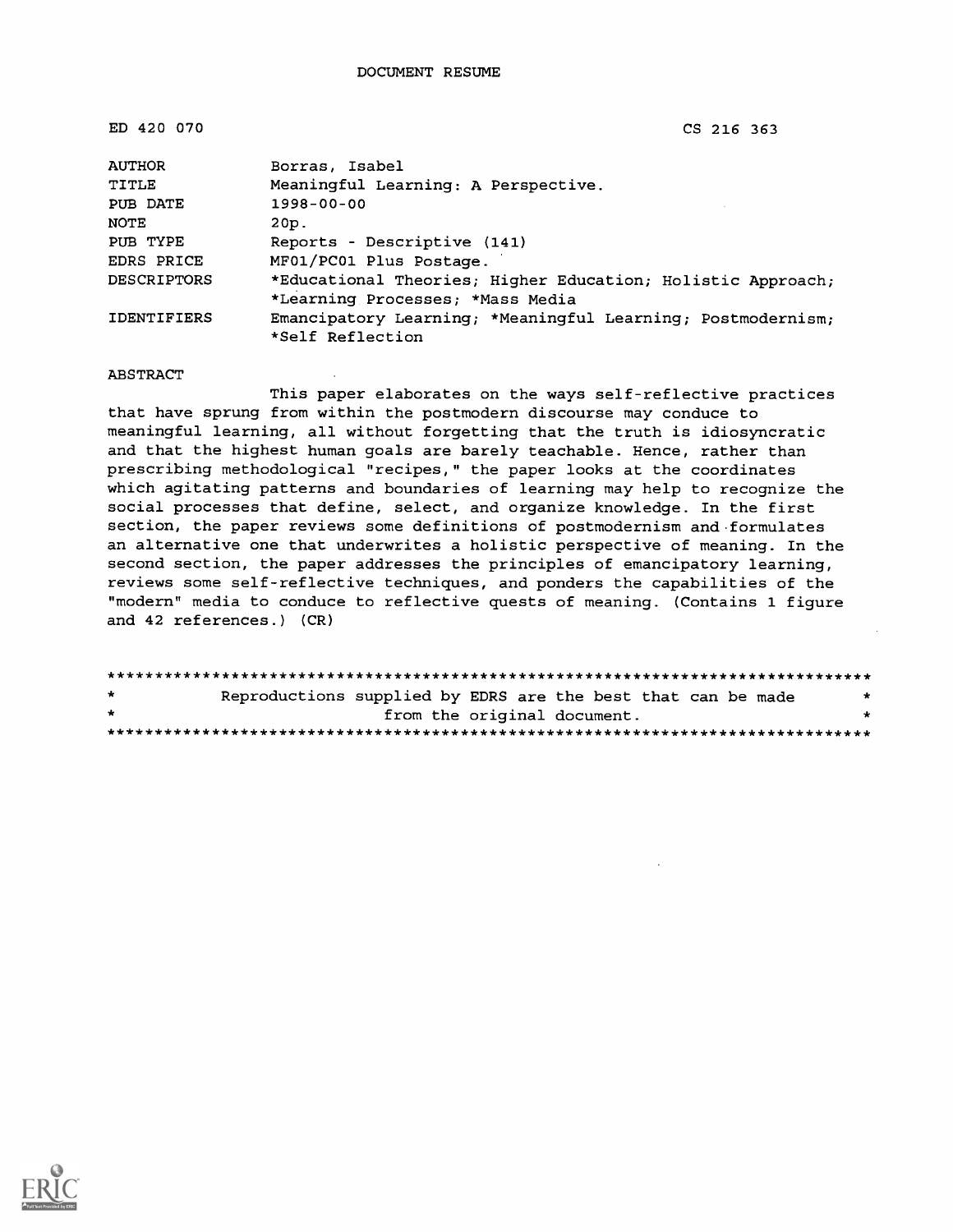## Paper: "Meaningful Learning: A perspective"

Author: Isabel Borrás

Title: Assistant Professor

Position: Technology in FL Education

Department of Spanish & Portuguese San Diego State University 5500 Campanile Drive San Diego, CA 92182-7703

Telephone: (619) 594 1678 Fax:: (619) 464 5541 E-mail: borras@mail.sdsu.edu http: / / www-rohan.sdsu.edu / faculty / Isabel / Borras / index.html

> **U.S. DEPARTMENT OF EDUCATION** Office of Educational Research and Improve EDUCATIONAL RESOURCES INFORMATION

- CENTER (ERIC) 14 document has been reproduced as received from the person or organization originating it.
- O Minor changes have been made to improve. reproduction Quality.
- Points of view or opinions stated in this docu-<br>ment-do-not-necessarily represent-official<br>OERI position or policy.

PERMISSION TO REPRODUCE AND<br>DISSEMINATE THIS MATERIAL HAS BEEN GRANTED BY

Bollad 7

TO THE EDUCATIONAL RESOURCES INFORMATION CENTER (ERIC)

1

Ŀ,

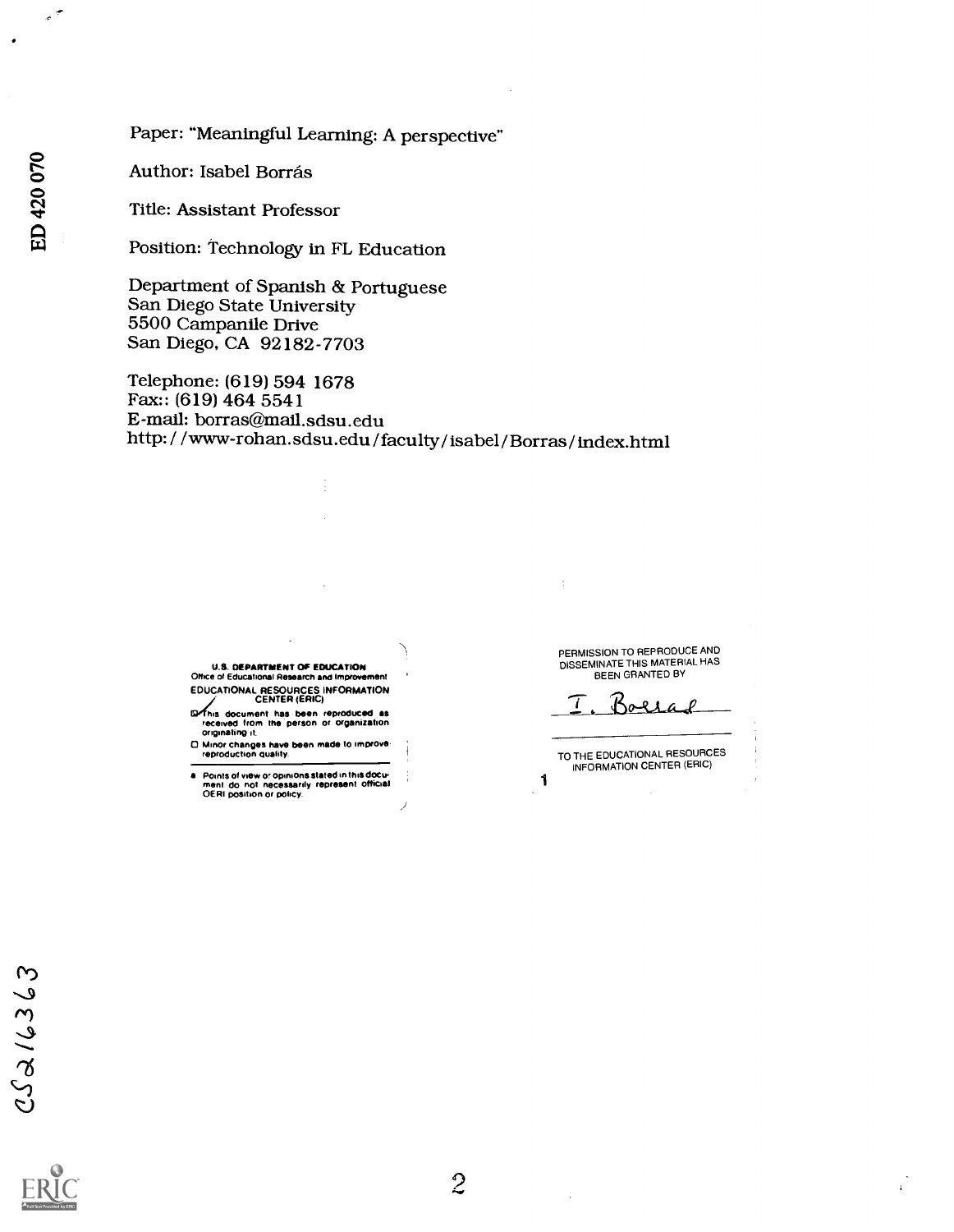#### MEANINGFUL LEARNING: A PERSPECTIVE

Works on the relationship between the postmodern and education have gained significant momentum (Murphy 1988, Doll 1989, Peters 1989, Kiziltan et alt 1990). Within a postmodern perspective, the curriculum becomes a means towards awakening consciousness, reaching the personal within the social, and building, rather that receiving, meaning (Doll, 1990).

In spite of its generous integrated goals, postmodern education may lead to new dogmatism easily generalizable because of the power of "modern" mass networking. The attempts at generalizing politics of meaning through education may well spoil the ideals of meaningfulness "at a time where education is so deeply rooted in economics and trade values" (Tochon, 1995: 1).

This article elaborates on the ways self-reflective practices that have sprung from within the postmodern discourse may conduce to meaningful learning, all without forgetting that the truth is idiosyncratic and that the highest human goals are barely teachable.

Hence, rather than prescribing methodological "recipes," the paper looks at the coordinates which agitating patterns and boundaries of learning may help to recognize the social processes that define, select and organize knowledge.

In its first section, the paper reviews some definitions of postmodernism and formulates an alternative one that underwrites a holistic perspective of meaning. In its second section, the paper addresses the principles of emancipatory learning, reviews some self-reflective techniques, and ponders the capabilities of the "modern" media <sup>(1)</sup> to conduce to reflective quests of meaning.

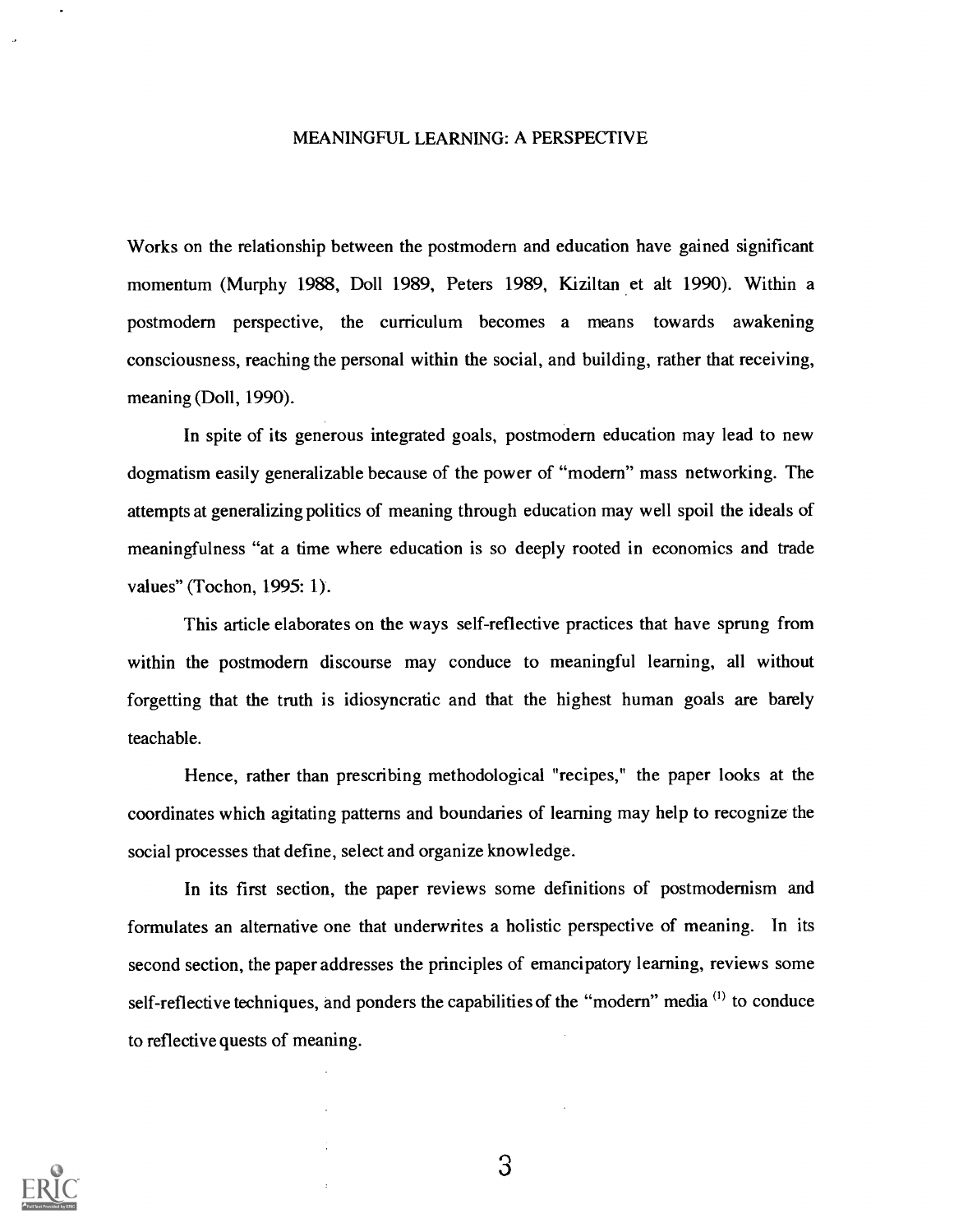### I. POSTMODERNISM: A DEFINITION

Diachronic definitions of postmodernism see in the prefix "post" a breaking function implying a radical overcoming of the modern. Jameson (1983), for instance, considers postmodernism as a "periodizing concept whose function is to correlate the emergence of new features in culture with the emergence of a new type of social life and a new economic order." (p. 113).

Synchronic definitions, on the other hand, emphasize the continuity implied by the concept postmodern. Jencks, for example, sees postmodernism as a "...critical and selective continuation of modernism and its transcendence" (1989: 10).

Taking Jencks' view an step further, the postmodern may be viewed as a signifier of the contemporary cultural and material conditions, yet without implying a radical overcoming of the modern. And, thus a definition of postmodernism may be put forward which is based, as illustrated in Figure 1, on the transcendence of such modern tenets as rationality, construction of metanarratives and social and historical determinations.

Insert Figure 1 here

Beyond Rationality

The move beyond rationality appears as the first of the shifts upon which our definition of "postmodern" can be built. As observed elsewhere (Murphy 1988), modernism leads to the rationalization of the world in three ways. First, facts are thought to be objective and accessible to any observer. Second, if truth is to be discovered, subjectivity must be removed from the knowledge acquisition process. And third, error is equated with the failure to perceive reality.

Challenging the principle of a universal rationality, postmodernism claims the "breaking apart of reason and the development of microrationalities confined in terms of the

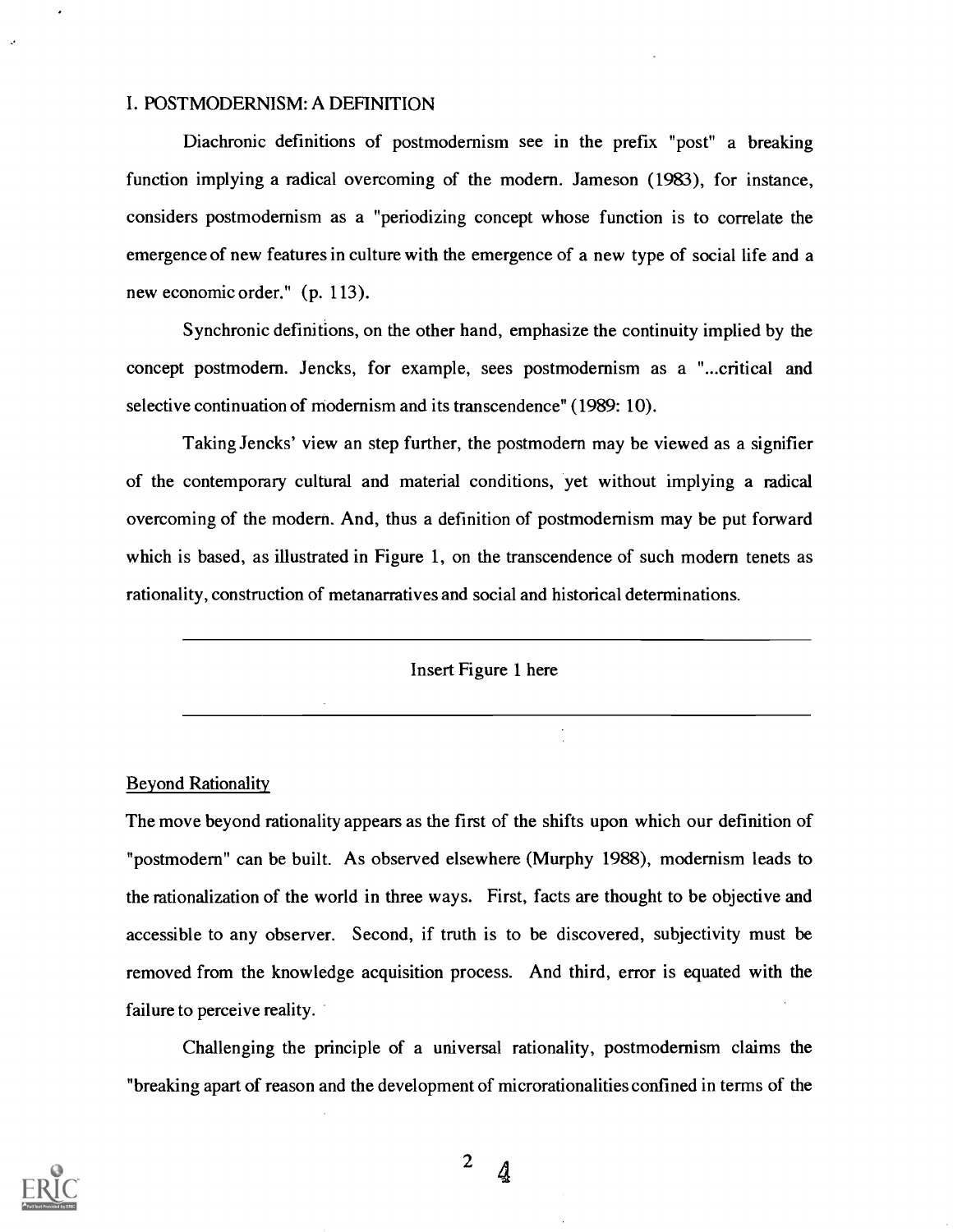multiplicity of language games" (Peters 1989: 103). This claim implies that subjective reconstruction of the external reality is possible provided that people understand how to work without rules in order to formulate the rules of what have been done (Lyotard 1988).

This shift from a Cartesian/Newtonian way of looking at reality further means the possibility of an affective response to a cosmological reality which, as Oliver and Gershman (1989: 29) observe, "have tended to be underappreciated."

## Beyond Construction of Metanarratives and Categorizations

The second postmodern move is concerned with the death of all metanarratives and categorizations. Indeed, unifying myths of modern society and culture such as progress and performativity are loosing credibility. Such a loss is, according to Lyotard, particularly true for science because " it [science] is incapable of legitimating the other language games" (1988: 40).

If one agrees with Lyotard that there is no universal metalanguage, then speculative or humanistic philosophy is forced to relinquish its legitimization duties, and two important aspects of post-modern vision emerge: "doubtfulness" and "openness." Aspects whose importance, particularly that of the latter, has been emphasized by Jencks when saying that "openness" is "perhaps the biggest shift in the Post-Modern world" (1989: 55).

### Beyond Social/Historical Determination

Postmodern openness leads to the third of the shifts from modern social and historical determination to postmodern activation of differences and new potentialities. Indeed, the mode of consciousness that has become normal during the last two centuries is deeply rooted in the present. Or, as Habermas (1981) puts it,

> Aesthetic modernity is characterized by attitudes which find a common focus in a changed consciousness of time...The new value placed on the transitory, the elusive, the ephemeral, the very celebration of dynamism, discloses the longing for an undefiled, an immaculate and stable present (pp. 4-5).

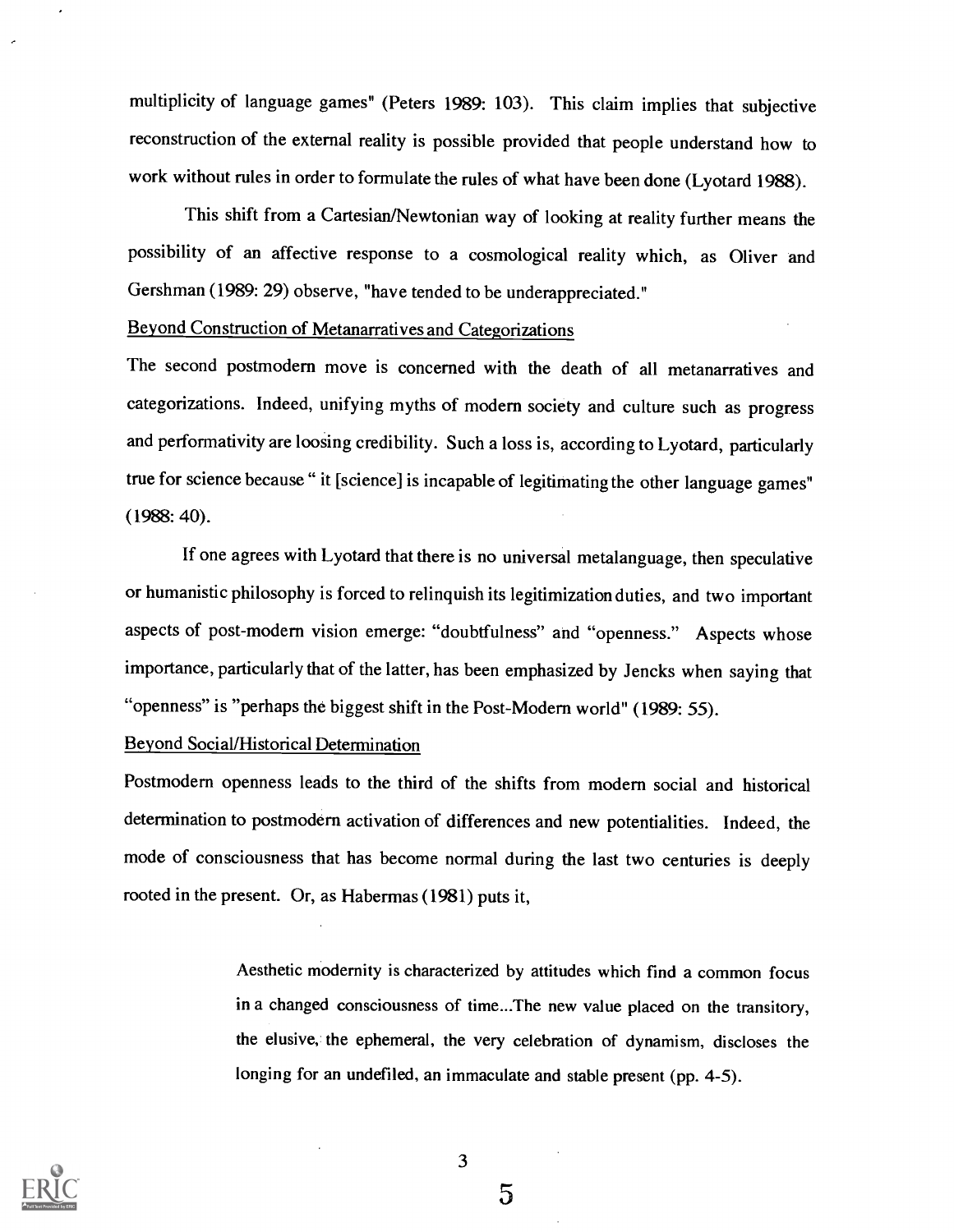Opposing this deterministic vision, postmodemists contend that there is room for the "not-here" and "not-now" because to live is to be immersed in a web of interactions embracing past, present and future. As a result, postmodernists argue in favor of the adoption of complex theoretical structures and the activation of new potentials. In favor of sophisticated foundations, Doll (1989) observes how Prigogine's (1980) theories can shed light on the structures of living systems "which are in a formative, and indeed chaotic, state of far-from equilibrium becoming" (p. 245). Equally, Jencks (1989) emphasizes the notion of complexity when he says that "postmodernism will support a relative absolutism, of fragmental holism, which insists on the developing and jumping nature of scientific growth" (p. 59).

As far as the activation of new possibilities is concerned, revisionary postmodernists, drawing on Whitehead's (1929) and Hartshorne's (1937) works, make the case for a sensuous participation in the universe. Toulmin (1982), for instance, advocates for a return to a cosmos, to "a single integrated system united by universal principles" (p. 224). Similarly, Griffin claims for a postmodern science "...not restricted to the domain of things assumed to be wholly physical..." (1988: 26). In the same way, Cobb (1988) conceives of a new spirituality, "...the ecological vision of the world with its obvious religious meaning without reference to divinity" (p. 112). And Bohm (1988) envisions a new world order in which "the whole universe is actively enfolded to some degree in each of the parts" (p. 66).

If it is right that the central issue in defining postmodernism is one of transcending rather than dismissing modern assumptions, then, on the basis of the foregoing shifts, one shall equate postmodernism with "the recovery of genuine meaning upon which a renewed culture may be found. A recovery which implies the recognition of concepts such as development of microrationalities, doubtfulness, openness, indeterminacy of being, and sensuous participation in the universe."

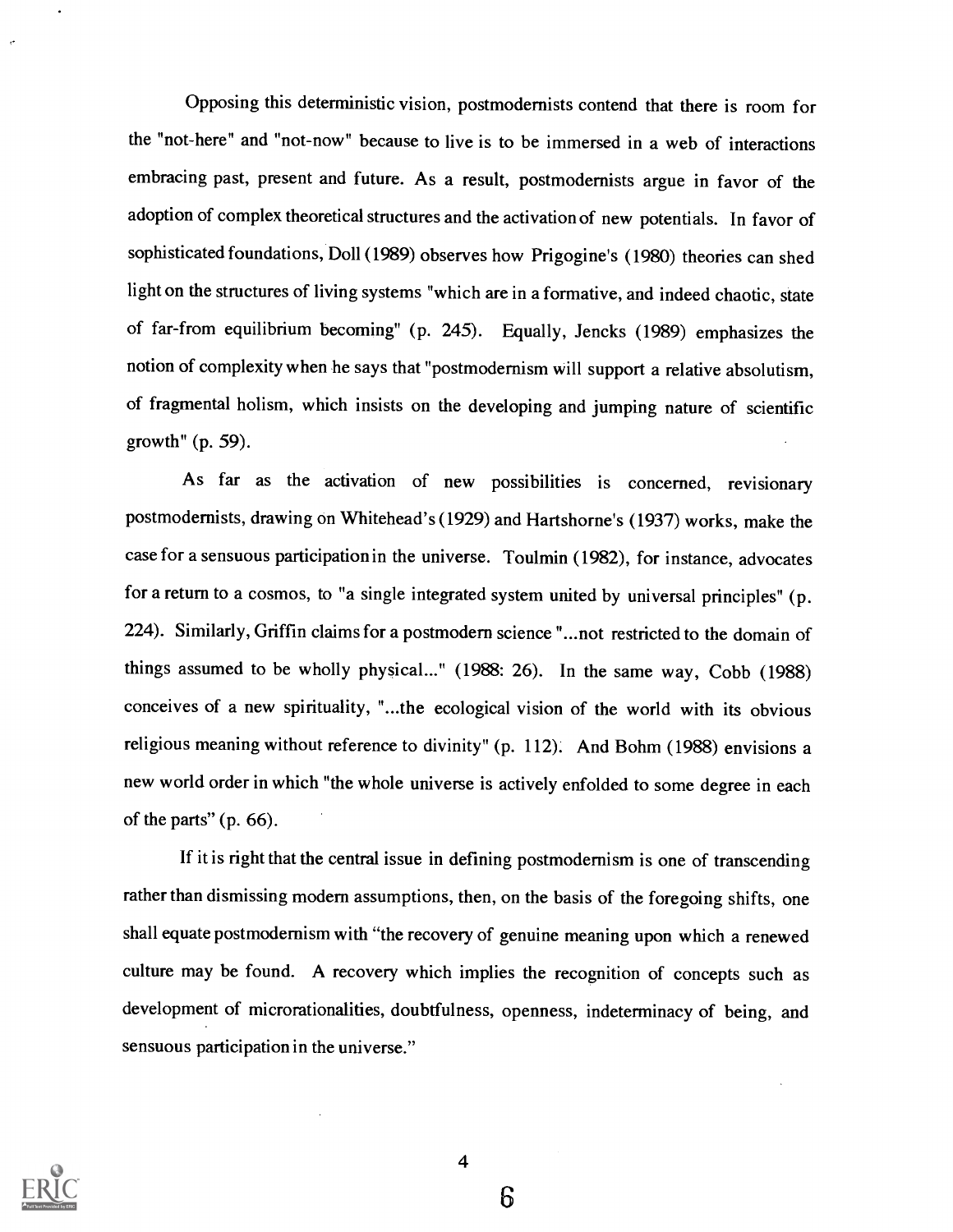## II. PATHS TO MEANINGFUL LEARNING

So far, a "transcendent" definition of postmodernism has been given through the modernity/postmodernity shifts discussed above. Now, it is time to speculate about how postmodernism, as defined here, may provide the basis for an epistemological change in education. For so doing, the foundational basis of emancipatory learning will be first outlined. Next, some well-established self-reflective techniques, which may prove useful in generating critical awareness, will be reviewed. Finally, attention will be turned to the potential role of the media as emancipatory learning tools.

### Emancipatory Learning

To reconceptualize current discourses of meaning so that they fit into the postmodern frame sketched here is not an easy task; especially because such discourses are clearly defocused by empirical/analytical modes of thinking which have become so "normal" in our "developed" societies. However, if it is true, as Boulding (1978) claims, that in any cultural epoch selectively empowered images can explode later into the realized future, it is also true that the highlighting of images related to the inner world of values may permit the emergence of a new understanding of meaning. Such a highlighting would require a reflective/hermeneutic exploration of the underlying interests of sociocultural processes. The works of Jurgen Habermas, Jack Mezirow and Paulo Freire may help with that exploration.

In his theory of "knowledge and human interests," Habermas (1971) links major features of human existence to three cognitive interests that are held to be constitutive of knowledge:

> ... The approach of the empirical-analytic sciences incorporates a technical cognitive interest, that of the historical hermeneutic sciences incorporates a practical one; and the approach of critically oriented sciences incorporates the emancipatory cognitive interest... (p. 308).



5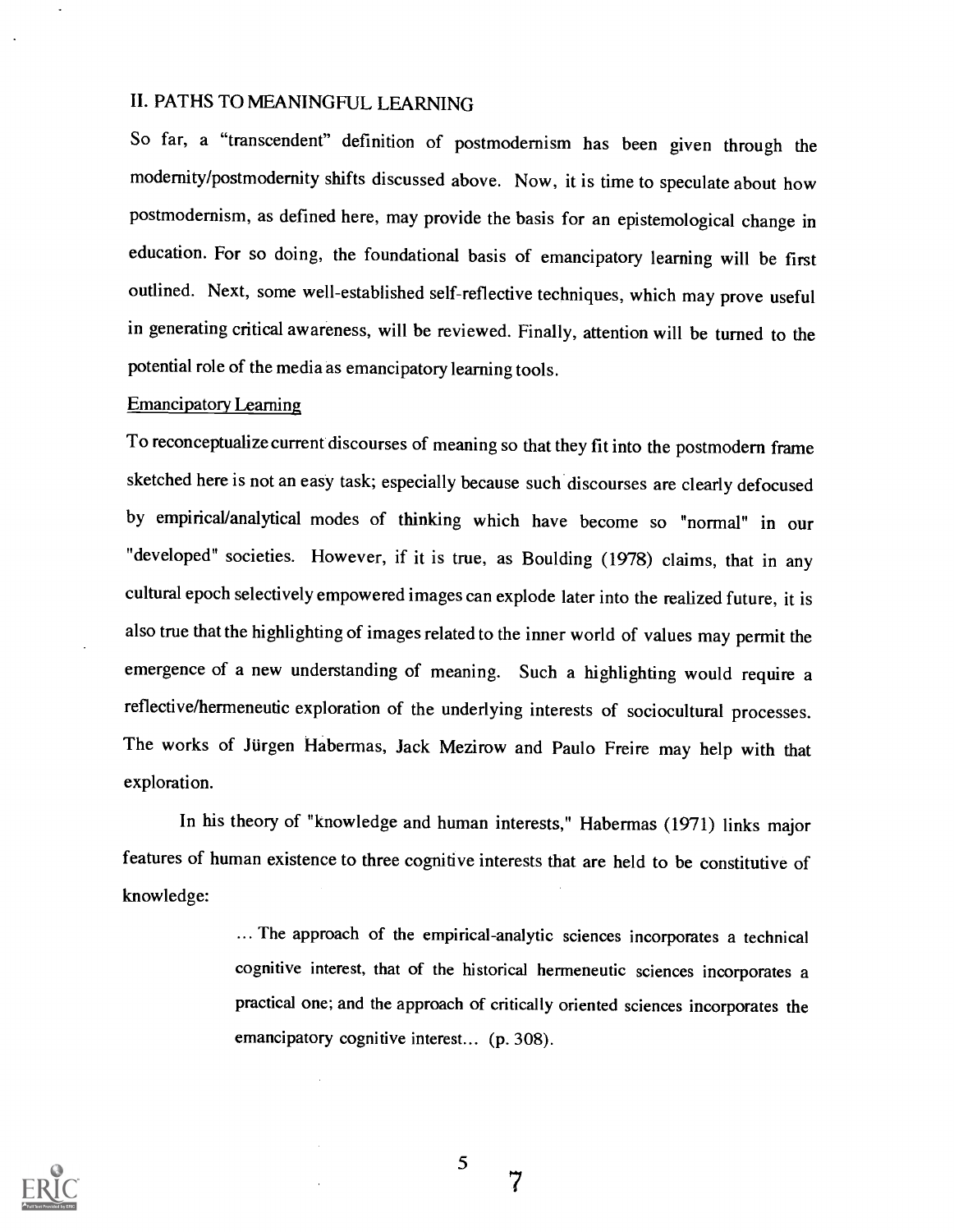The third of the interests identified by Habermas, the emancipatory, relates to issues that instrumental learning has failed to address. Such interest provides the means of a more analytic mode of discourse, and helps to establish a rationale for improving selfknowledge $^{(2)}$  and quality of communication, two concerns that are central to the educational perspective proposed here.

Further elaborating on Habermas' taxonomy of cognitive interests, Mezirow (1981) defines what he considers to be a key process for emancipatory action. That is, perspective transformation; the process, as he says, "of becoming critically aware of how and why the structure of psychocultural assumptions has come to contain the way we see ourselves and our relationships..." (p. 6).

Perspective transformation may give way to educational approaches other than those mechanistic ones that have been indiscriminately applied as appropriate to different domains of learning. Providing individuals with such a perspective would help them to understand the reasons embedded in the internalized cultural myths that account for their needs and feelings.

Like Mezirow, Freire (1970) underscores the importance of perspective transformation and suggests a number of ways to facilitate or reinforce it. Namely, he suggests the development of projective instructional materials posing hypothetical dilemmas in areas of crucial concern to the learner. Equally, he recommends the use of Socratic dialogue in small group settings for helping learners, who are facing common dilemmas, to elicit psychocultural assumptions beyond their ways of perceiving, thinking or behaving. Also, according to Freire, an ethos of support and non-judgmental acceptance should be created through which individuals can share different value systems andways of seeing.

As sustained in the above literature, emancipatory cognitive interests can be of immense value to counterbalance the all too common "modern" preoccupation with technical evolution and development. Let us see next some modes of pedagogical intervention through which such interests could be addressed.



6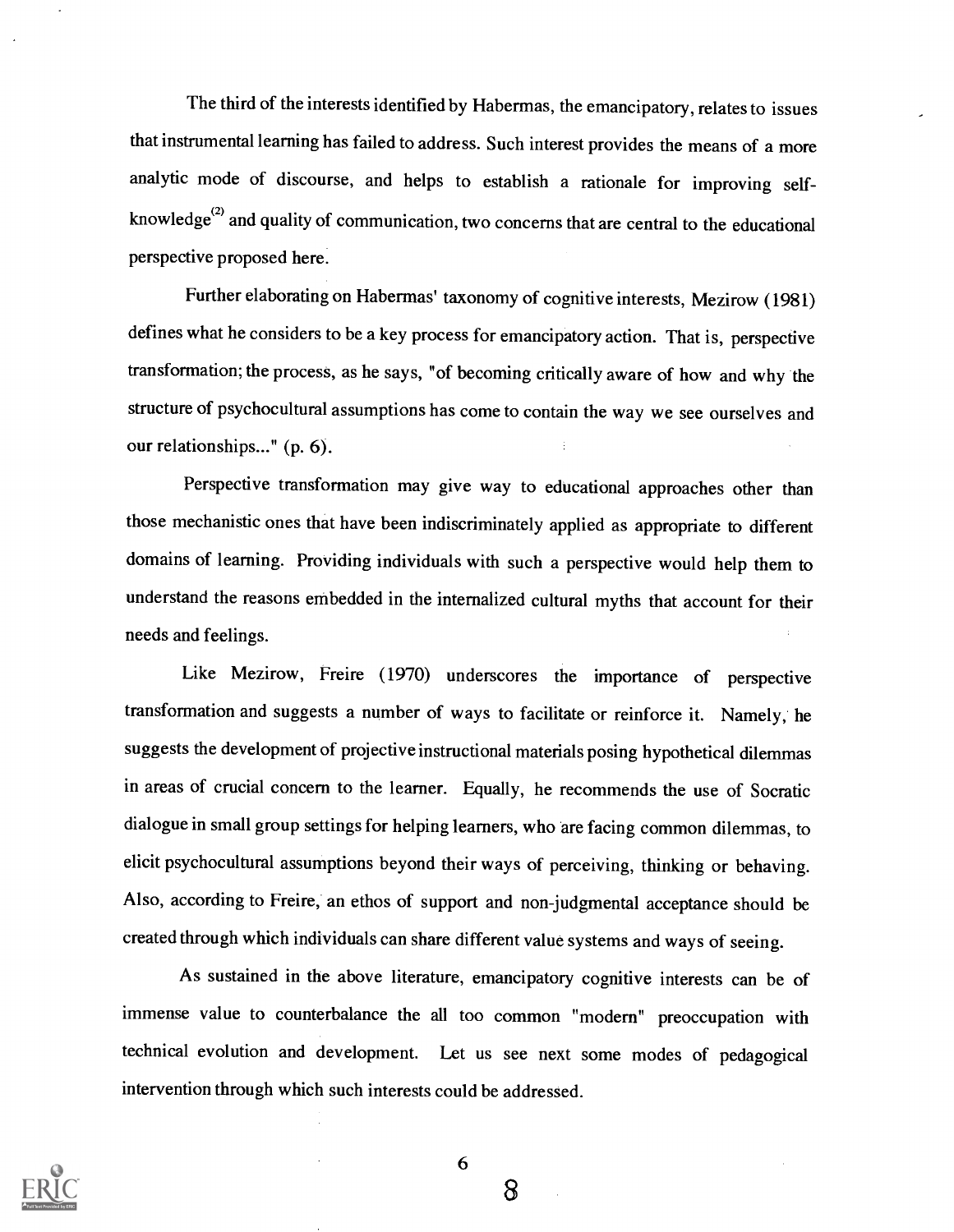#### Self-Reflective Techniques

Over the last two decades or so, various self-reflective techniques have developed which support emancipatory learning and that may rightfully serve to the postmodern education enterprise. Used either in ecopolitical pedagogy or critical future studies, these techniques include, among others, generative thinking, speculative writing, and the transformative cycle of meaning.

De Bono's (1979) strategies for teaching generative thinking illustrate the first of the self-reflective techniques. Drawing on ecological theories of perception (Heider 1959, Gibson  $1979$ ,<sup>(2)</sup> de Bono contends that generative thinking about our environment and our place in it is a matter of seeing things in context rather than a matter of puzzling over abstractions in our minds. De Bono supplies learners with devices which deliberately block or hinder perceptual habits, such as taking cursory samples of sensory data, making snap judgments about these data and retreating rapidly into mental abstraction classification and generalization. De Bono's devices encourage learners to attend to their own habits of perception and help them to sustain the perceptual work by which they can gain information directly from their environments.

A second type of self-reflective technique includes Slaughter's speculative writing procedure. In his outline of critical futurism, Slaughter (1984) contends that "the most farreaching use of speculative literature is its ability to function as an epistemological tool which questions widely held presuppositions and reveals the contingency of the present." (p. 18). Slaugther further illustrates how writing about different types of stories can perform specific functions. According to him, stories dealing with the futures of megalopolis, for instance, may prompt the reader to consider the implications of existing urban trends; seemingly, stories targeting the havoc created by computers can reflect real and well-founded fears of depersonalization and threat. By vividly imagining the future, speculative writing can usefully undermine the taken-for-grantedness of the present,



7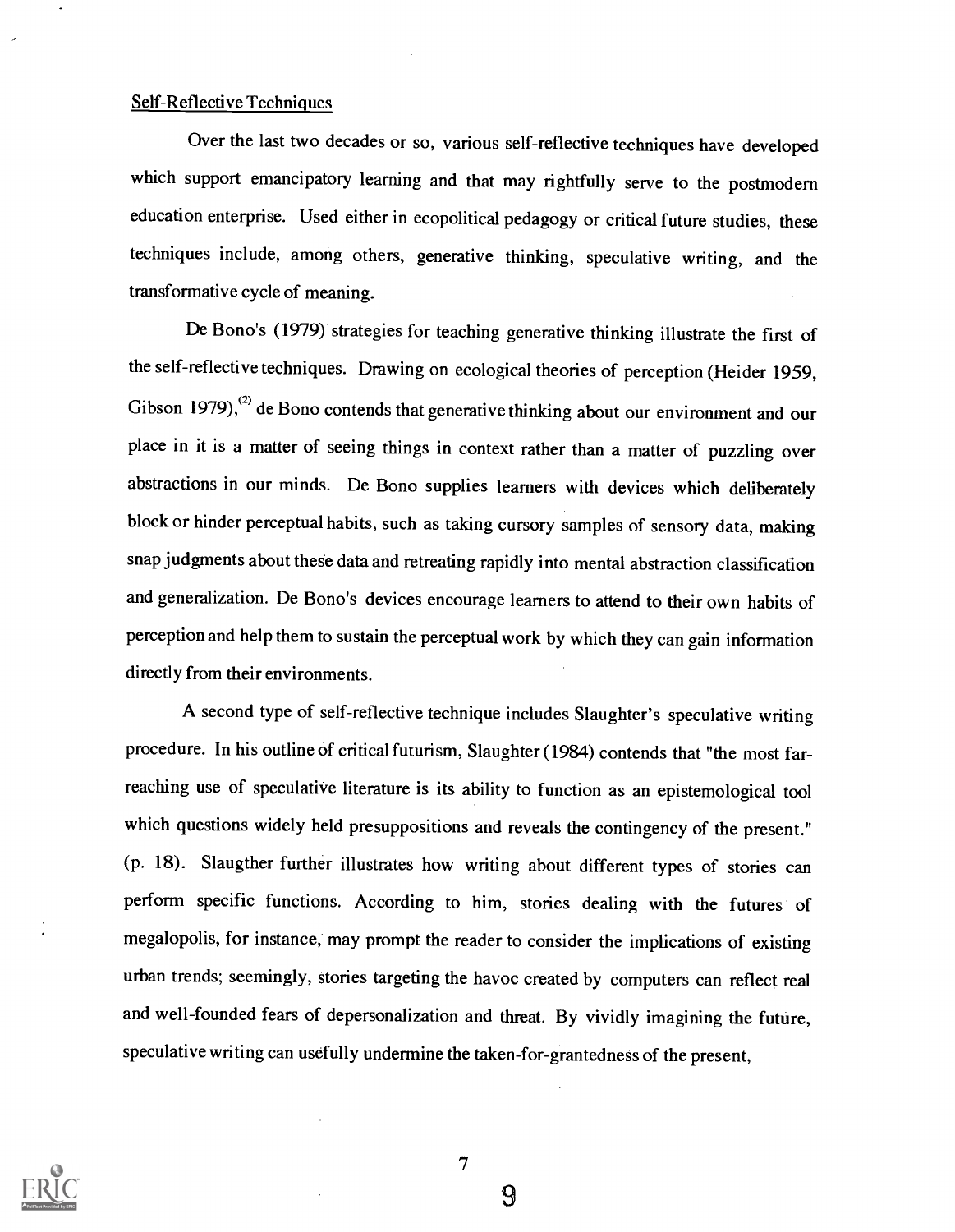showing that the context of our experience is but one particular outcome, which could have easily been very different indeed.

A third type of heuristic device is exemplified by Slaughter's (1988) transformative cycle of meaning (T-cycle). Slaughter's cycle is divided into four broad sectors. Sector one implies a breakdown process that may be passive or active. In the passive phase, the breakdown is experienced as external and inevitable. In the active phase, it is subjected to critical analysis and some form of intervention. Sector two deals with the process of presentation and negotiation of meaning. Sectors three and four are respectively concerned with the power process, which draws on political, linguistic and epistemological sources, and the newly legitimated processes of wider macro-change.

Centrally concerned with the (re)discovery of meaning, the T-cycle supplies to the need, pointed out by future field theorists (Markley 1982, Henderson 1978, Ferguson, 1987), to identify obsolescent "industrial era" premises and to examine some of the emergent understandings that may be replacing them. According to his author, the T-cycle has proven to be useful in contexts such as teaching education, planning within specific institutions, and research and cultural criticism. While cautioning "against mistaking the tool for an account or theory of social change" (1988: 37), Slaughter wisely stresses that the tool should be taken as a measure of stability-in-change because of the important continuities of language, culture and tradition.

The self-reflective techniques summarized here may, as largely ratified, provide to emancipatory learning. While helping individuals to re(invent) desirable futures, they can also help them to (re)interpret the world as it "deeply" is: a world constructed through experiences, inherited traditions, normative views and cultural signs. In other words, selfreflective techniques can provide individuals with the language of the "hermeneutic inquirer," language which, as Habermas (1971) observes, "adapts itself in the course of interpretation to the life experience concentrated around individual meaning" (p. 163). However, because these individuals are bound to live in a world where preoccupation with



 $\frac{8}{1}$   $\Omega$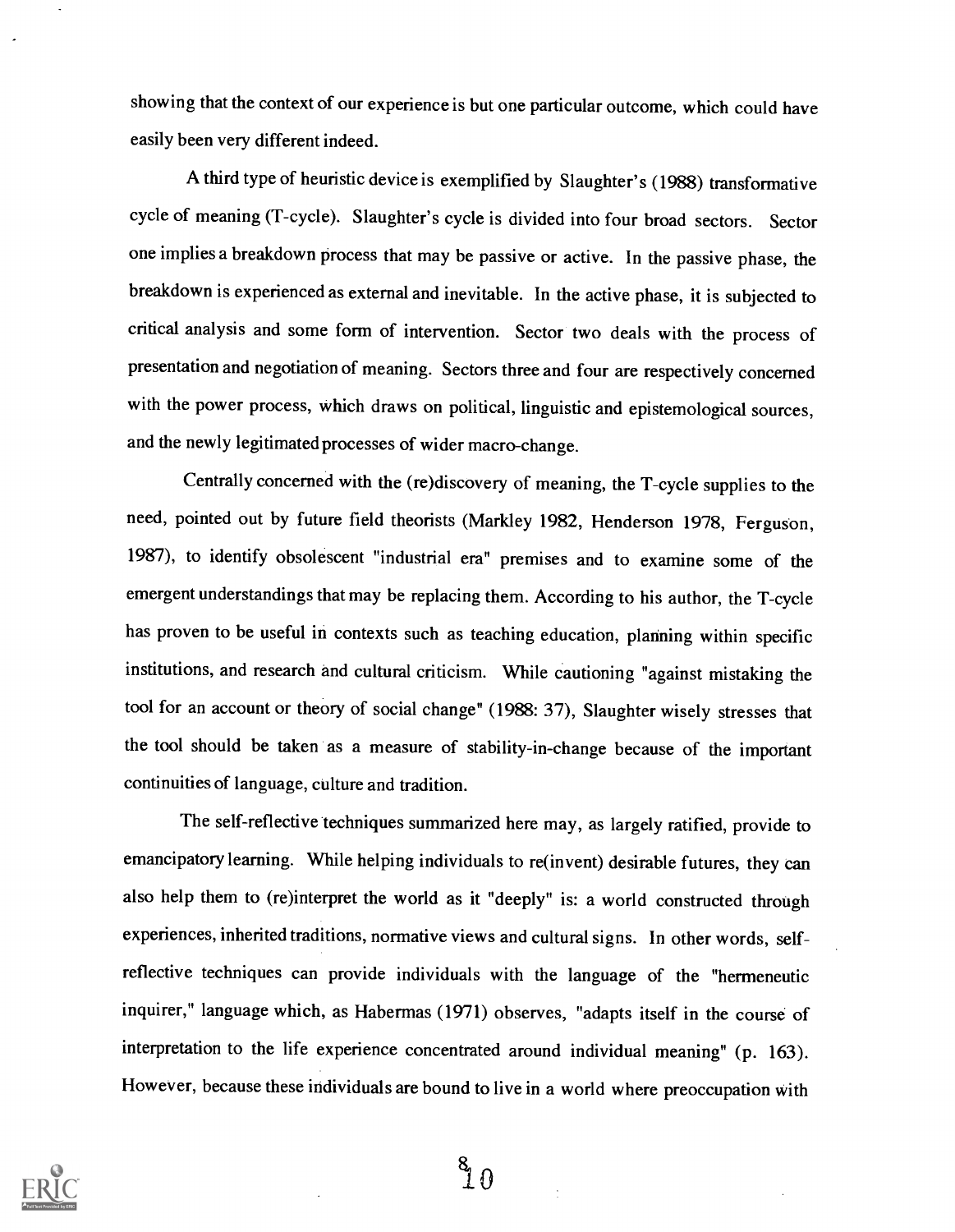instantaneity manifests through emphasis in multi-media images and leads to the "standardization" of personal experiences, a discussion should be open about the reliability of the mass media as a source of self-reflective inquiry. This is then the task that will be taken up next.

### The Media as Consciousness-Building Tools

This is not the place, nor is this the time to provide an in-depth treatment of mass media ideology. The interpretation here will rather take the form of an open discussion about the potency of the media to endorse self-reflective methodologies, and, subsequently, to generate discourses of meaning.

#### Dismissing voices

Pessimistic views on the mass-media issue are legion and well grounded. Many are the experts on mass communication who contend that information media instead of producing meaning wears itself out staging it. Tetzlaff (1988: 62) observes that our mediated culture "continues to be more fragmented, more seductively spectacular, and more ubiquitous all the time." In the same way, Jameson (1983) finds that there are two postmodern culture features which apply to mass media, namely: "the transformation of realities into images ['pastiche'] and the fragmentation of time into a series of perpetual presents ['schizophrenia']" (p. 113). Elsewhere, the same writer refers to postmodern cultural reception as the experience of the "intensities" rather than the generation of meanings and specifically dismisses it as a basis for pragmatic action:

> The breakdown of temporality suddenly releases this present of time from all the activities and the intentionalities that might focus it and make it a space of praxis; thereby isolated, that present suddenly engulfs the subject with indescribable vividness...which effectively dramatizes the power of the material...or better still, the literal signifier in isolation. (Jameson, 1984, p. 73)



 $9<sub>11</sub>$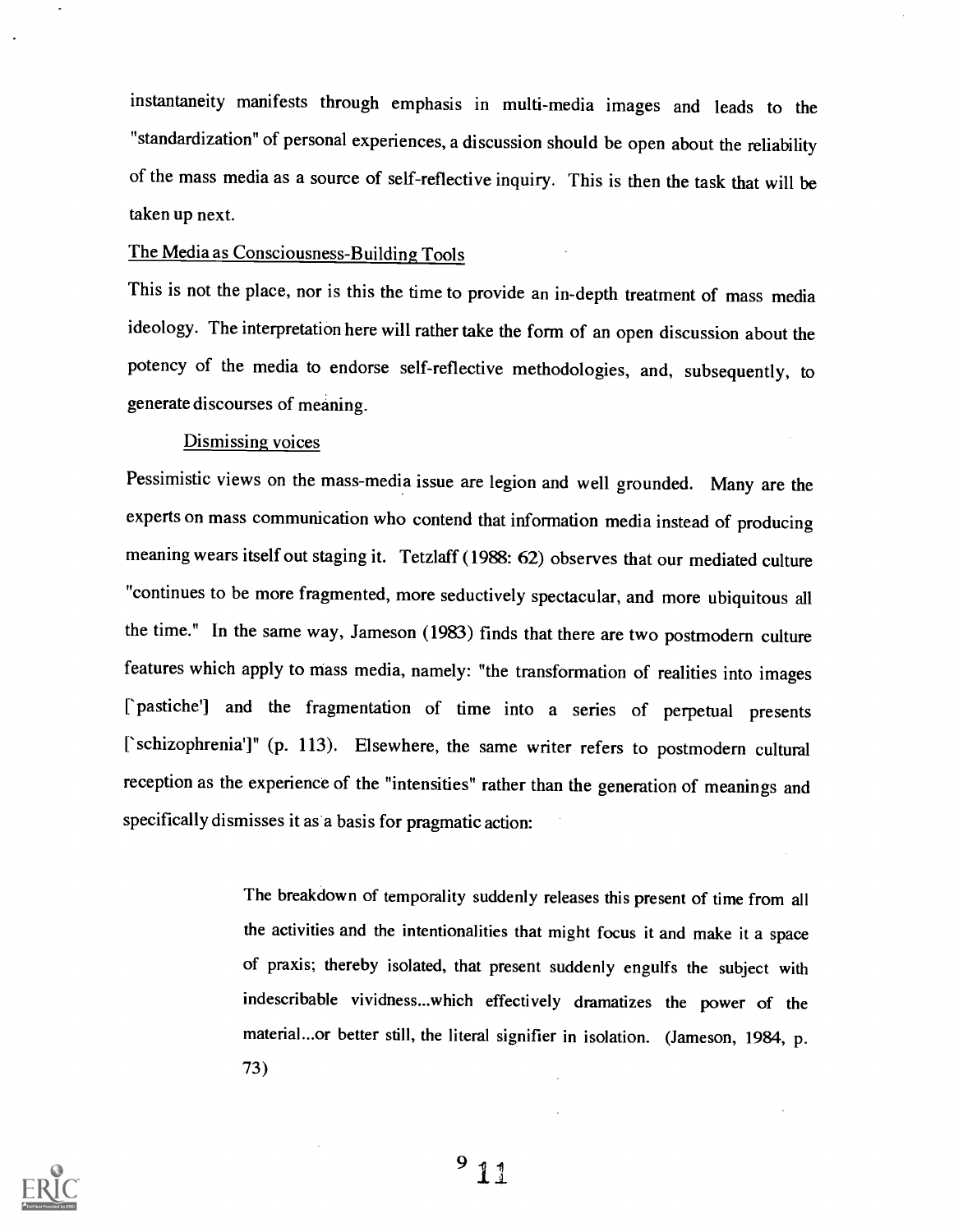Sharing Jameson's position, Baudrillard (1983) also uses the term "schizophrenia" for defining that "state of fascination and vertigo" (p. 132) linked to the delirium of communication. However, the French conservative sociologist is more "apocalyptic," particularly when he emphasizes that information production is reshaped to fit values of form rather than content, entertainment rather than information:

> A bombardment by signs, which the masses are supposed to echo back, an interrogation by converging light/sound/ultrasound waves, linguistic or light stimuli exactly like distant stars, or the nuclei that are bombarded by particles in a cyclotron: that is information. Not a mode of communication or of meaning but a state of perennial emulsion... The energy of the mass must be liberated in order to be transformed into the social. (1980: 140)

Other media experts are equally articulated in demonstrating the ever-growing power of monopoly interests. Referring to the television medium, Real (1977), for instance, observes that "...while allegedly 'giving the people what they want,' commercial television maximizes private corporate profit, restricts choices, fragments consciousness, and masks alienation." (p. xi)

The above critiques can be traced, even if without overt reference, through the mediation of major members of the Frankfurt School equally pessimistic about the manipulation of communication by the media. Indeed, Adomo and Horkheimer (1969), Marcuse (1964) or Habermas (1970) have denounced the power of the media to increase domination by the culture industry and the threat this poses for the individual consciousness.

### Working answers

In light of the foregoing views, two questions arise. First, can our mediated culture serve the emancipatory interests of humanity? And second, have political and economic agencies

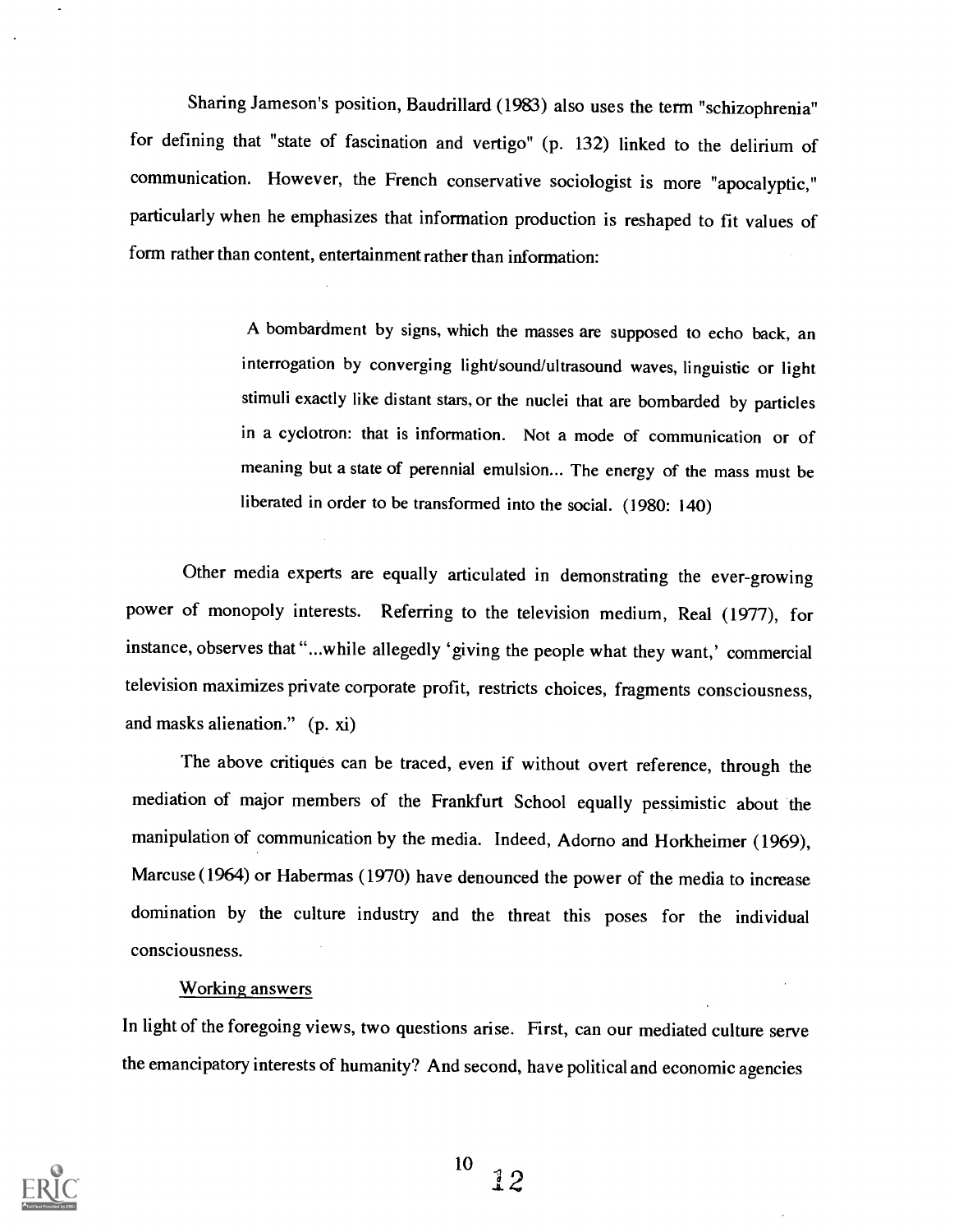become so powerful in its manipulation of public opinion that the creation of an alternative public sphere is no longer possible?

The answer to the first of these questions would require the recognition of the shaping role of the media in a postmodern society, and the reading of mediated information with "postmodern tinted glasses." The modeling role of the media has been recognized by those theorists who, without falling into a single-minded technological determinism, have related it to the postmodern concern with surface. Harvey (1989), for example, talking of a medium like television, observes,

> It is hardly surprising that...in the era of mass television there has emerged an attachment to surfaces rather than roots, to collage rather than in-depth work, to superimposed quoted images rather than worked surfaces, to a collapsed sense of time and space rather than solidly achieved cultural artifact [sic]. And these are all vital aspects of artistic practice in the post-modern condition. (p. 61)

As far as the reading of the media is concerned, new modes of perceptual approach may be needed as a prerequisite to identify/destabilize the essential meanings of mediated information. In this way, "kaleidoscopic" reading strategies might be required to approach the "disordered order" of highly fragmented information where, as borrowing from Tetzlaff (1988), "...disconnection occurs between somewhat larger signification units. Where the component signifiers may call up reference to some external realities to some degree, although these reality-effects must necessarily remain disconnected and unrelated" (pp. 14- 15).

The answer to the question about the unavoidability of mass media manipulation would be one of pragmatic action, one calling upon the development of shared awareness and the use of "interference" strategies. In effect, a solution to the systematic alienation that results from mediated information would be the stimulation of people to organize actively

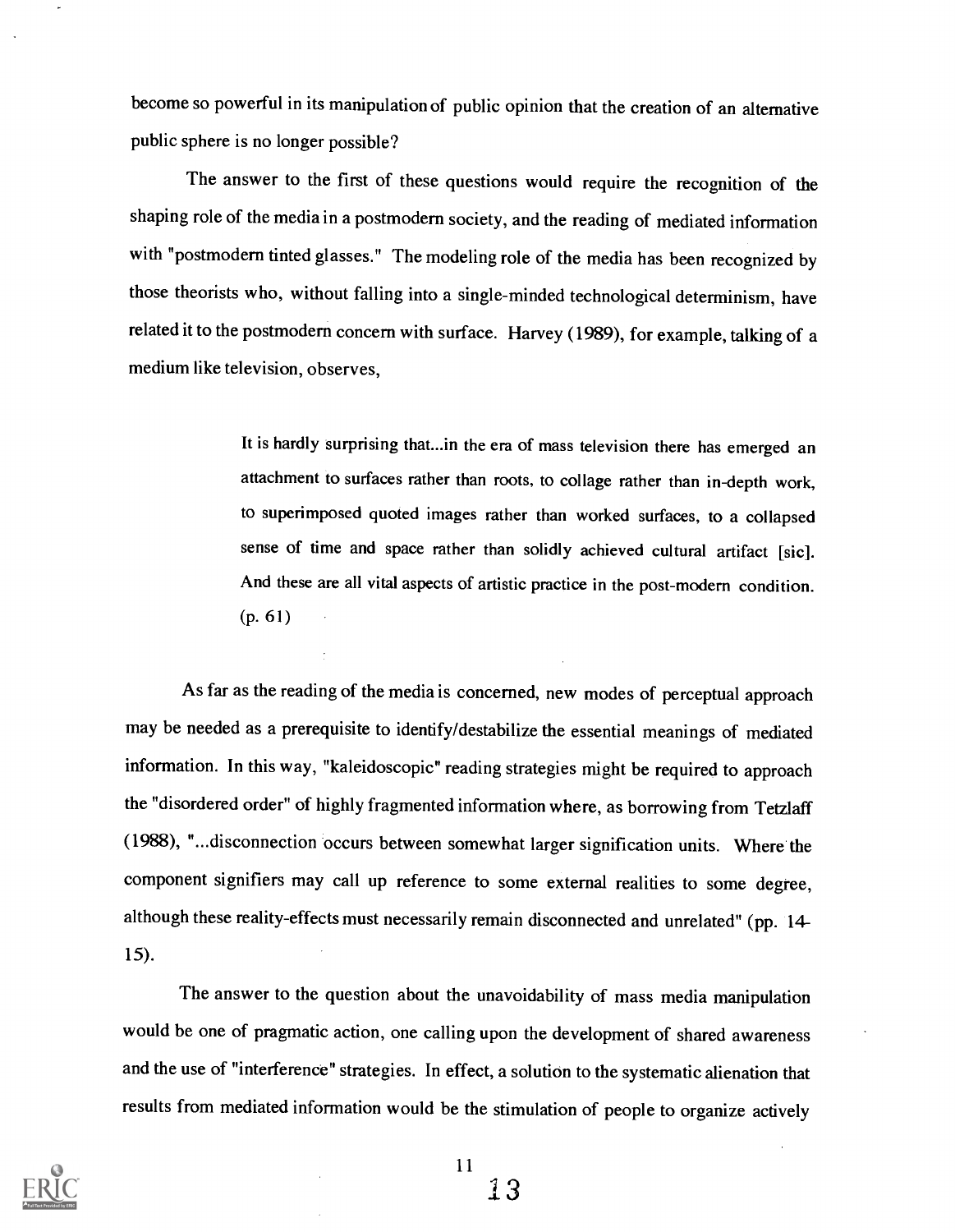around their interests, to create a collective consciousness that can counter the "established" public sphere. As underwriters of such solutions (Real 1977) put it "Crucial to the potential of the newer media is their collective structure. As opposed to the individualism of writing and reading, the new media calls forth collective efforts of social organization." (p. 267). The development of such consciousness wouldn't be without difficulty, specially when, as Said (1983) observes, "such consumer items like "the news" --a euphemism for ideological images of the world that determine political reality for a vast majority of the world's population-- hold forth, untouched by interfering secular and critical minds." (p. 157)

Notwithstanding, collective consciousness could and should be strengthened via "interference" strategies that would help the breakdown of "official" media culture systems. And the two modes of interference suggested by Berger (1980) and Said (1983) could be of paramount importance for provoking such breakdown: First, the use of visual faculty to restore the nonsequential energy of lived historical memory and subjectivity as fundamental components of meaning in representation. And second, the opening of media culture to experiences of the "other" which, as Said observes "have remained `outside'...the norms manufactured by 'insiders" (p. 158).

As speculated in the preceding pages, the media could prove to be helpful in building critical consciousness. Besides the visual pleasure they give, the pleasure of "the pure fascination, [the] aleatory, [the] psychotropic" (Baudrillard 1983: 132), the media could also give the pleasure of the sensible, reflexive discovery. The challenge is now for scholars and practitioners to provide sound grounds and practical evidence so that the products may be taken seriously.

### **CONCLUSION**

If learning in a postmodern world is to be equated with "commitment to meaningfulness," we need individuals able to take charge of their own inner transformation and growth. This



12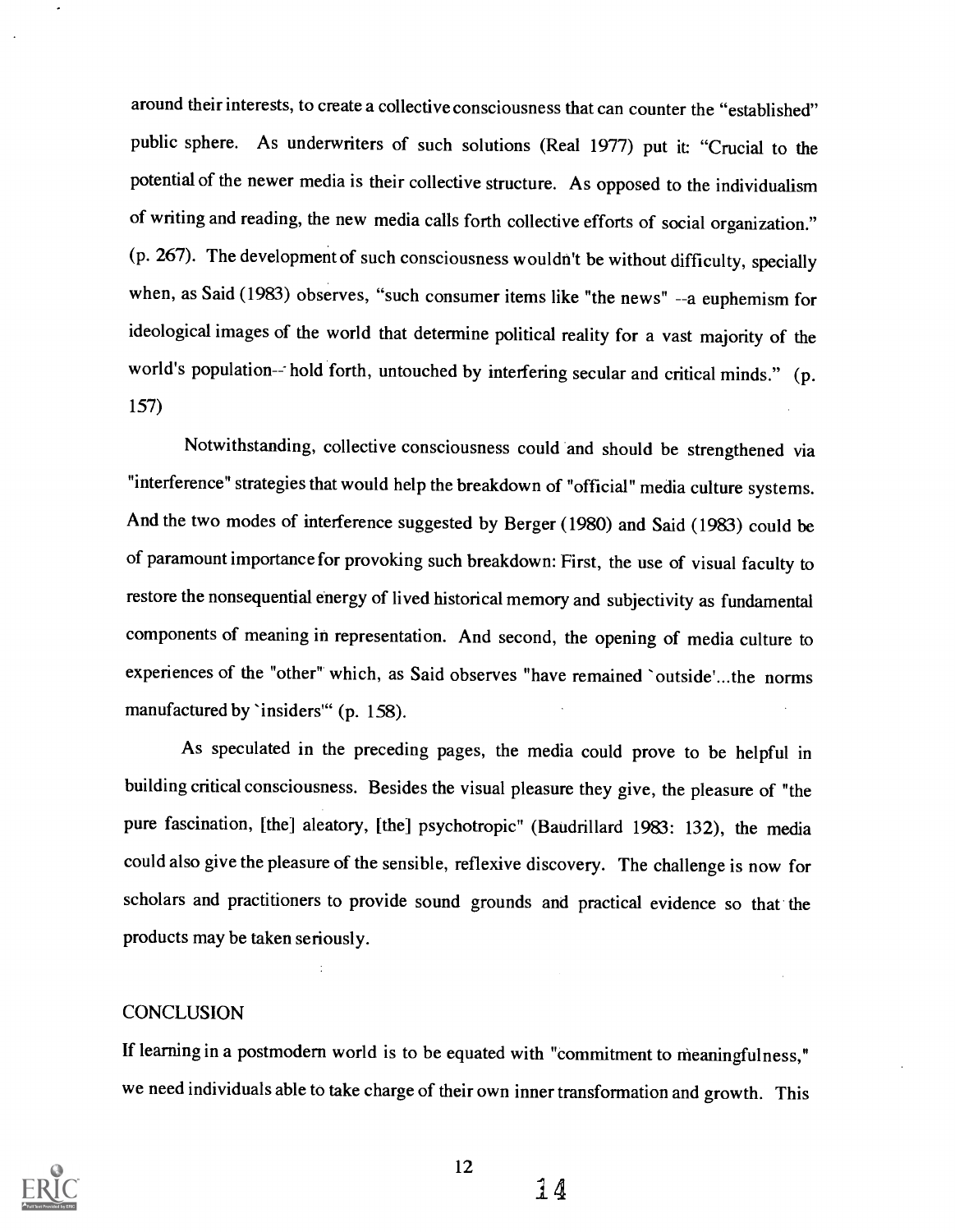paper has addressed some of the ways postmodern practices may help individuals to handle that responsibility.

Building upon the transcendence of three major features of modernity (rationality, construction of metanarratives and categorizations, and social and historical determination), the paper has defined the responsibility of postmodernism as "the recovery of genuine meaning upon which a renewed culture may be found. A recovery which implies the recognition of concepts such as development of microrationalities, doubtfulness, openness, indeterminacy of being, and sensuous participation in the universe."

The paper has then considered the principles of emancipatory learning and the way they may contribute to the "postmodern" learning enterprise through a number of wellestablished self-reflective techniques.

The paper has finally discussed the ability of the "modern" media to generate "postmodern" emancipatory discourses of meaning, and made such ability dependent upon conditions. Firtst the recognition of the pervasive shaping role of media tools, the devising of new "kaleidoscopic" reading approaches to media, the development of a collective consciousness able to counterbalance the alienating powers of media, and the implementation of "interference" strategies through which that collective consciousness may manifest.

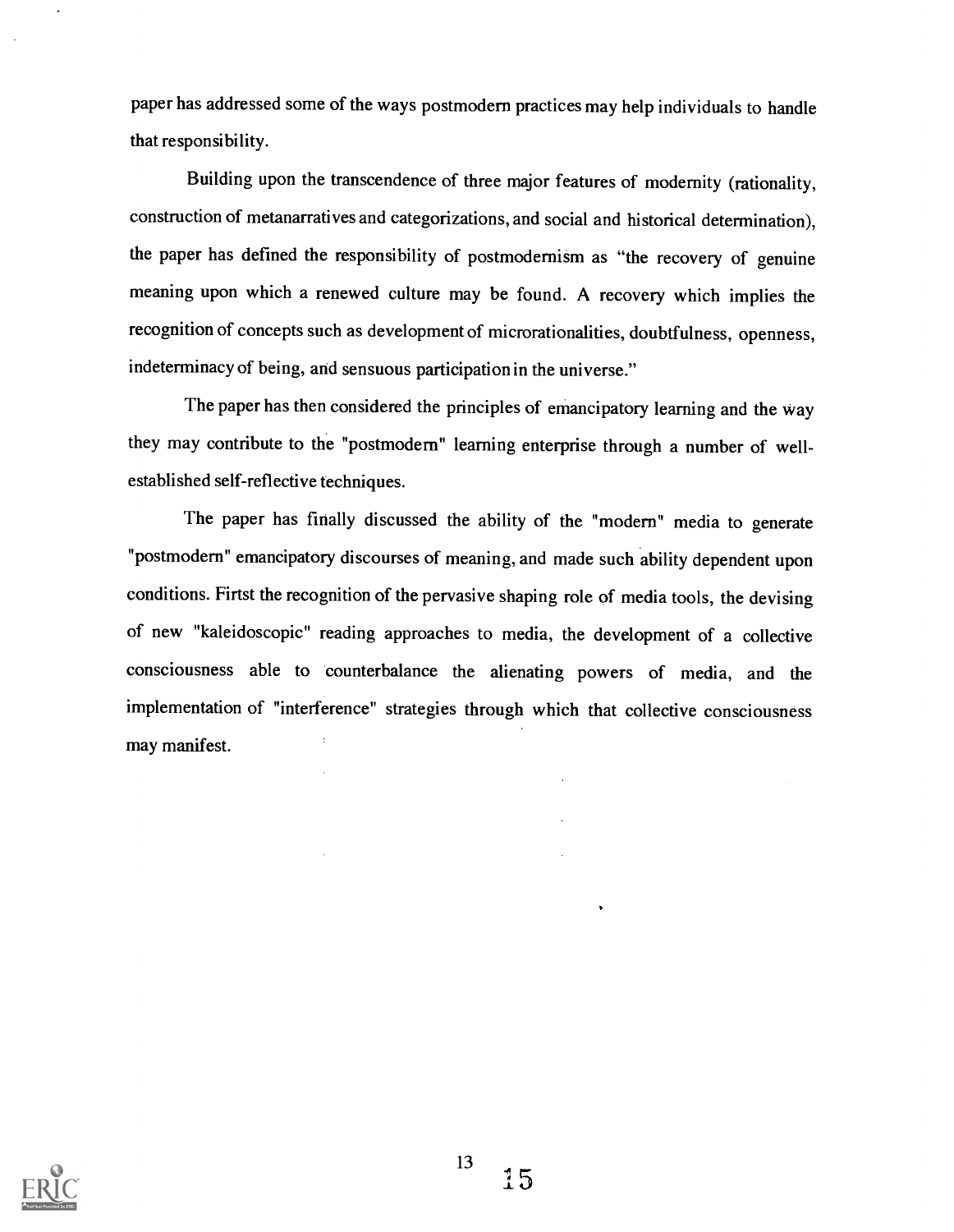- (1) In this paper, the term "the media" denotes major information channels such as newspapers, journals, radio, television, and the World Wide Web.
- (2) The work of Heider (1959) and Gibson (1979) challenges the long-held eighteenth century assumptions that the meaning of perceptions, such as the perception of order, can only arise from intellectual cogitation. It demonstrates the plausibility of an ecological approach to perception that holds that the environment has an informational structure at the level of objects and their causal interactions, and that human perceptual systems have evolved to detect such information.

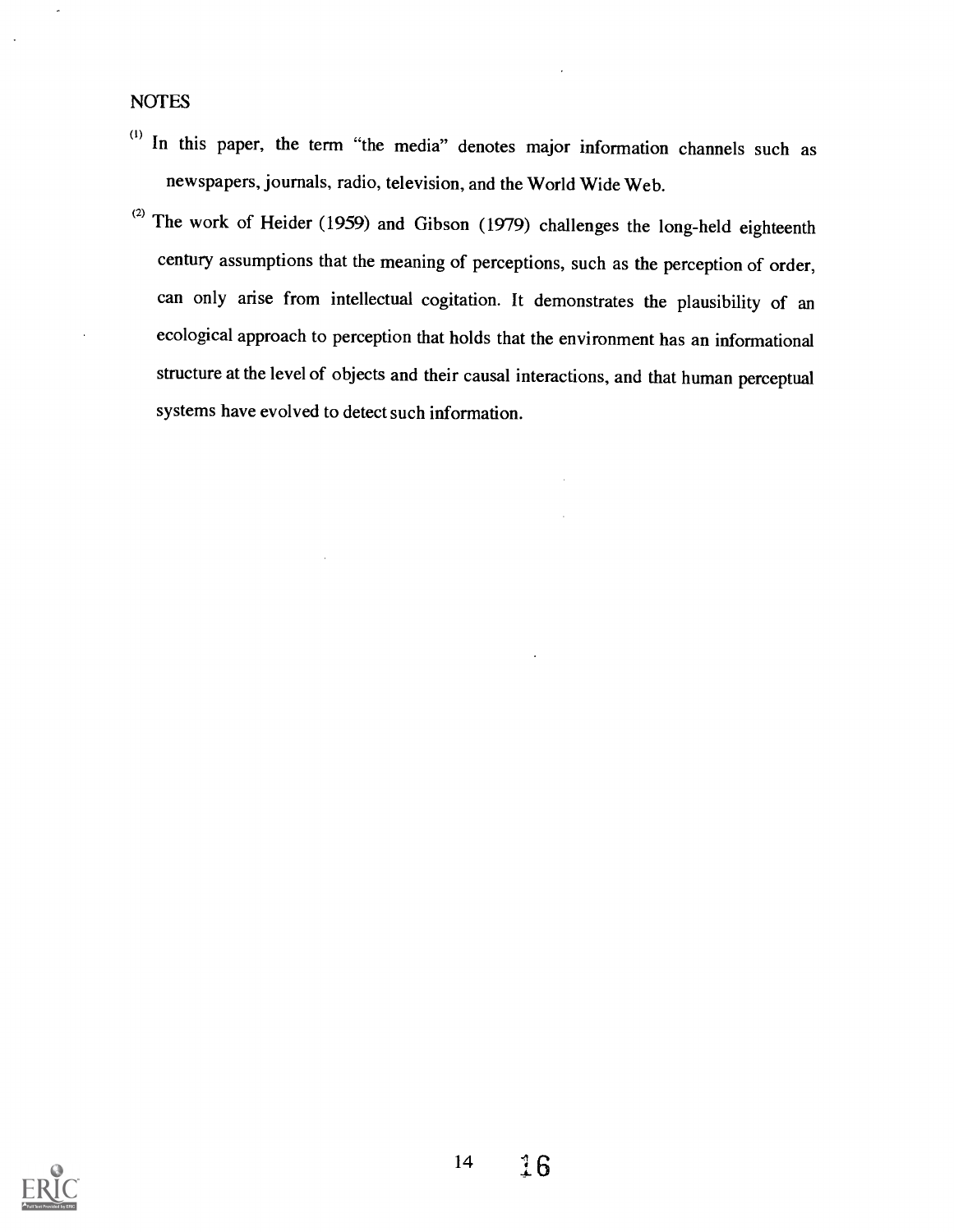- Adorno, T. and Horkheimer, M. (1969). Dialectic of enlightment. New York: Seabury Press.
- Baudrillard, J. (1983). The ecstasy of communication. In H. Foster (Ed.), The antiaesthetic (pp. 126-133). Port Townsend, WA: The Bay Press.
- Berger, J. (1980). Another way of telling. Journal of Social Reconstruction, 1(January-March), 64-80.
- Bohm, D. (1988). Postmodern science and postmodern world. In D.R. Griffin (Ed.), The reenchantment of science (pp. 57-68). Albany: State University of New York Press.
- Boulding, E. (1978). The dynamics of imaging futures. WFS Bulletin, 12(5), 1-8.
- Calinescu, M. (1977). Faces of modernity: Avant-garde, decadence, kitsch. Bloomington: Indiana University Press.
- Cobb, J. B., Jr. (1988). Ecology, science and religion: Toward a postmodern world view. In D.R. Griffin (Ed.), The reenchantment of science: Postmodern proposals (pp. 99-113). Albany: State University of New York Press.

De Bono, E. (1979). Learning to think. London: Penguin.

- Doll, W. E., Jr. (1989). Foundations for a postmodern curriculum. Journal of Curriculum Studies, 21(3), 243-253.
- Doll, W. E., Jr. (1990). Education, modernity and fractured meaning. Educational Theory, 40(4), 509-512.
- Ferguson, M. (1987). The aquarium conspiracy: Personal and social transformation in the 1980s. Los Angeles, CA: J. P. Tarcher.
- Freire, P. (1970). Pedagogy of the oppressed. New York: Herter and Herter.
- Gibson, J. J. (1979). The ecological approach to visual perception. Boston: Houghton Mifflin.
- Griffin, D. R. (Ed.). (1988). The reenchantment of science. Postmodern proposals.



15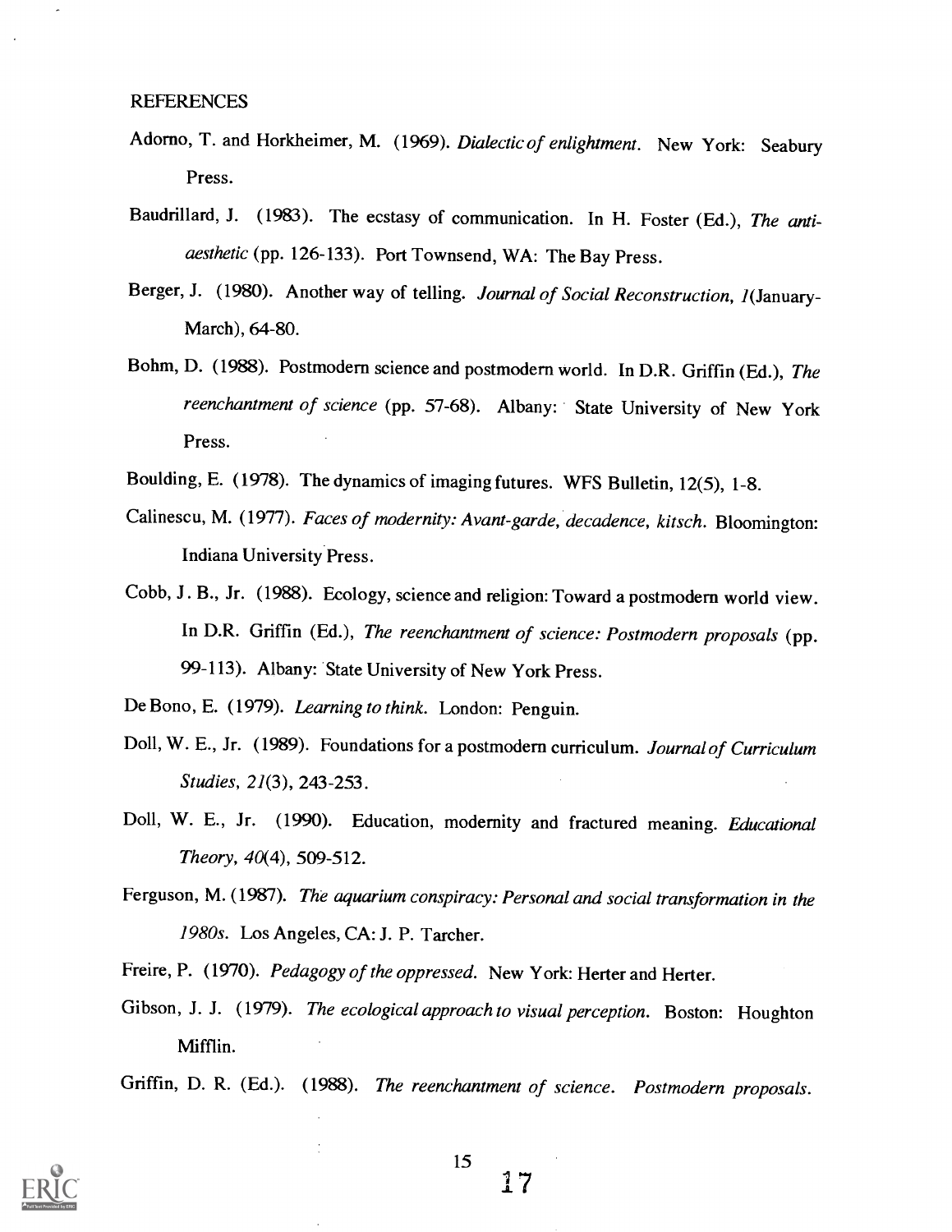Albany: State University of New York Press.

- Habermas, J. (1970). Technology and science as ideology. In Toward a rational society. Boston: Beacon Press.
- Habermas, J. (1971). Knowledge and human interests. Boston: Beacon Press.
- Habermas, J. (1981). Modernity vs. postmodernity. New German Critique, 22 (December), 3-14.
- Hartshorne, C. (1937). Beyond humanism: Essays in the new philosophy of nature. New York: Willett, Clark and Co.
- Harvey, D. (1989). The condition of postmodernity. An inquiry into the origins of cultural change. Cambridge, MA: Basil Blackwell Ltd.
- Heider, F. (1959). On perception and event structure and the psychological environment: Selected papers. New York: International Universities Press.
- Henderson, H. (1978). Creating alternative futures: The end of economics. New York: Berkley Pub. Corp.
- Jameson, F. (1983). Postmodernism and consumer society. In H. Foster (Ed.), The antiaesthetic (pp. 11-125). Port Townsend, WA: The Bay Press.
- Jameson, F. (1984). Postmodernism, or the cultural logic of late capitalism. New Left Review, 146 (53-92).
- Jencks, C. (1989). What is post-modernism? (3rd ed.). New York: Saint Martin's Press.
- Kiziltan, M. U, Bain, W. J., and Canizares, A. M. (1990). Postmodern conditions: Rethinking public education. Educational Theory, 40(3), 351-369.
- Lyotard, J. F. (1988). The postmodern condition: A report on knowledge. Minneapolis: University of Minnesota Press.
- Marcuse, H. (1964). One-dimensional man. Boston: Beacon Press.
- Markley, M. (1982). Changing images of man. Oxford, NY: Pergamon Press.
- Mezirov, J. A. (1981). A critical theory of adult learning and education. Adult Education, 32(1), 3-24.

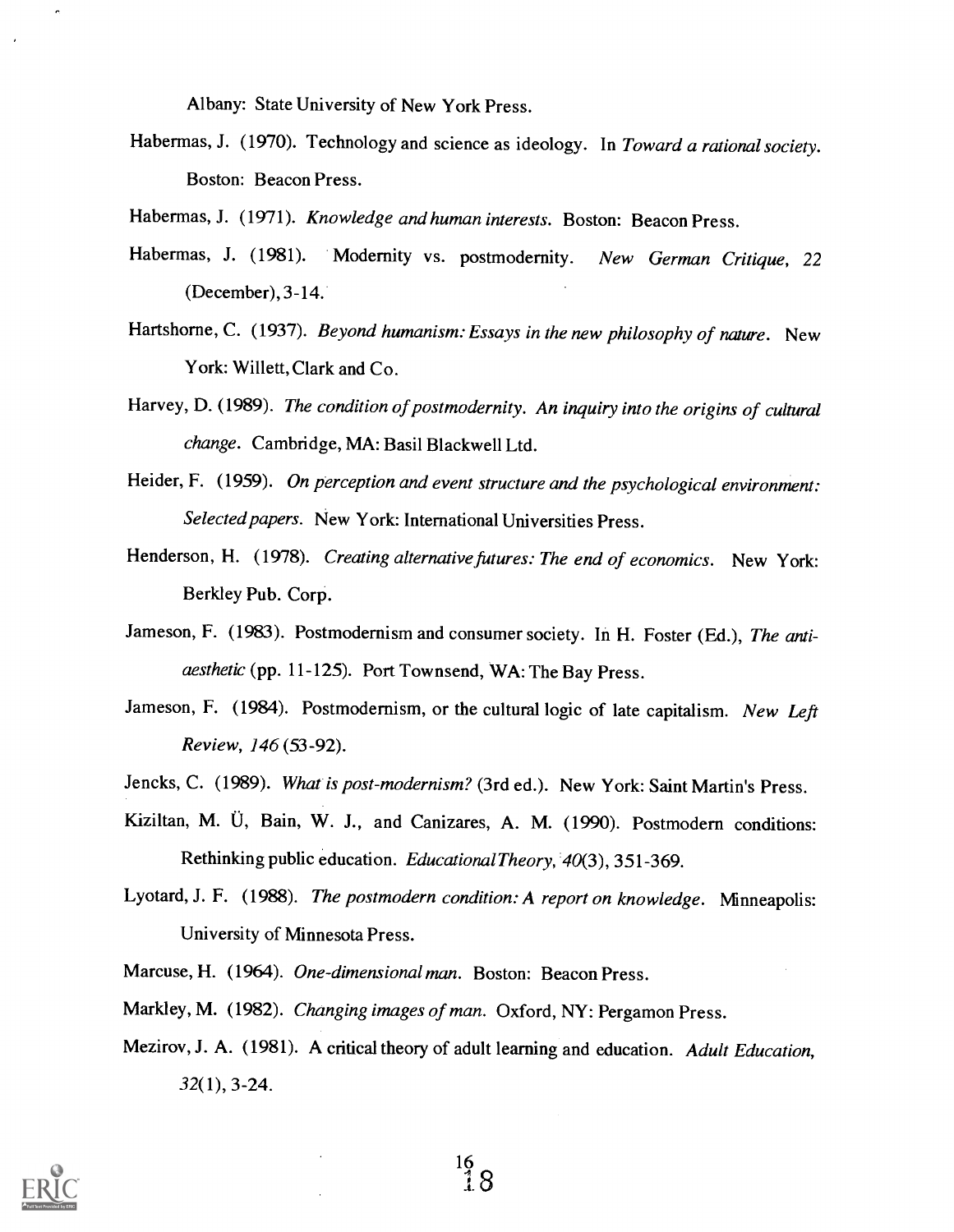- Murphy, J.W. (1988). Computerization, postmodern epistemology, and reading in the postmodern era. Educational Theory, 38(2), 175-182.
- Oliver, D.W., and Gershman, K.W. (1989). Education, modernity and fractured meaning: Toward a process theory of teaching and learning. Albany: State University of New York Press.
- Peters, M. (1989). Techno-science, rationality and the university: Lyotard on the postmodern era. Educational Theory, 39(2), 93-105.
- Prigogine, I. (1980). From being to becoming. San Francisco: W.W. Freeman.
- Real, M. R. (1977). Mass-mediated culture. Englewood Cliffs, NJ: Prentice-Hall Inc.
- Rorty, R. (1989). Contingency, irony, and solidarity. New York: Cambridge University Press.
- Said, E. W. (1983). Opponents, audiences, constituencies and community. In H. Foster (Ed.), The anti-aesthetic. Essays on postmodern culture (pp. 135-159). Port Townsend, WA: The Bay Press.
- Slaughter, R. A. (1984). Towards a critical futurism. World Future Society Bulletin, 18(4), 19-25; 18(5), 11-21.
- Slaughter, R. A. (1988). Recovering the future. Melbourne, Australia: Graduate School of Environmental Science, Monash University.
- Tetzlaff, D. (1988, July). I can see the apocalypse now: News, politics and postmodern culture. Paper presented at the Annual Meeting of the Association for Education in Journalism and Mass Communication. Portland, OR. (ERIC ED 295 202).
- Tochon, F. V. (1995). Restricting meaning or expanding consciousness: A premodern view on postmodern curricula. Paper presented at the Annual Meeting of the AERA San Francisco, CA. (ERIC ED 387 894)
- Toulmin, S. (1982). The return to cosmology: Postmodern science and the theology of nature. Berkeley: University of California Press.

Whitehead, A. N. (1929). The function of reason. Princeton: Princeton University Press.

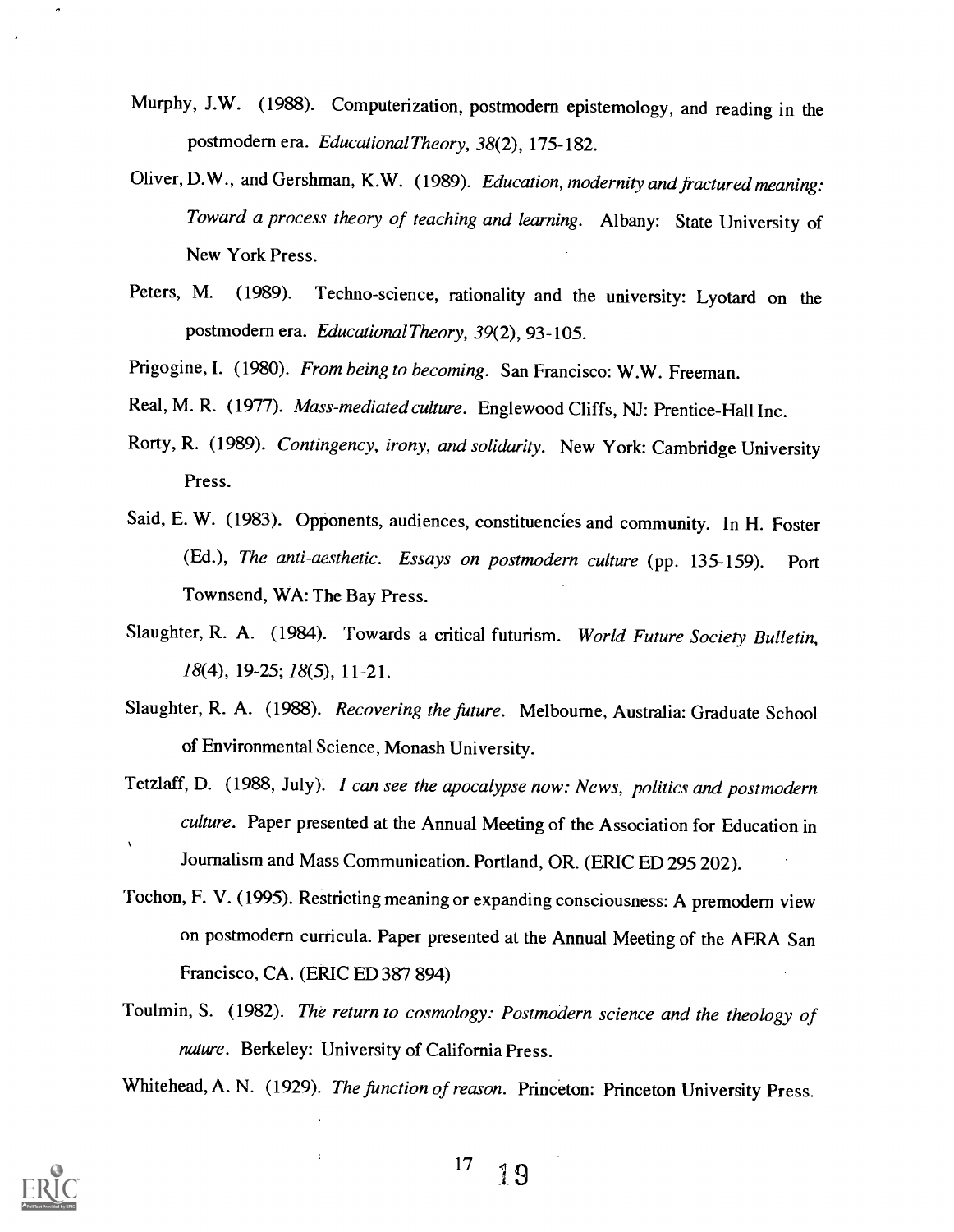| Modernity                                                   | <b>Postmodernity</b>                                        |
|-------------------------------------------------------------|-------------------------------------------------------------|
| • Rationality                                               | • Affective response,<br>subjective reconstruction          |
| • Construction of metanarratives<br>and all categorizations | • Collapse of metanarratives<br>and categorical oppositions |
| • Social and historical<br>determination                    | • Activation of differences,<br>new potentials              |

 $\bar{z}$ 

 $\ddot{\phantom{0}}$ 

Figure 1. From Modernism to Postmodernism: Shifting Tenets

 $\hat{\mathcal{A}}$ 



 $\bar{\mathbf{a}}$ 

 $\bar{\beta}$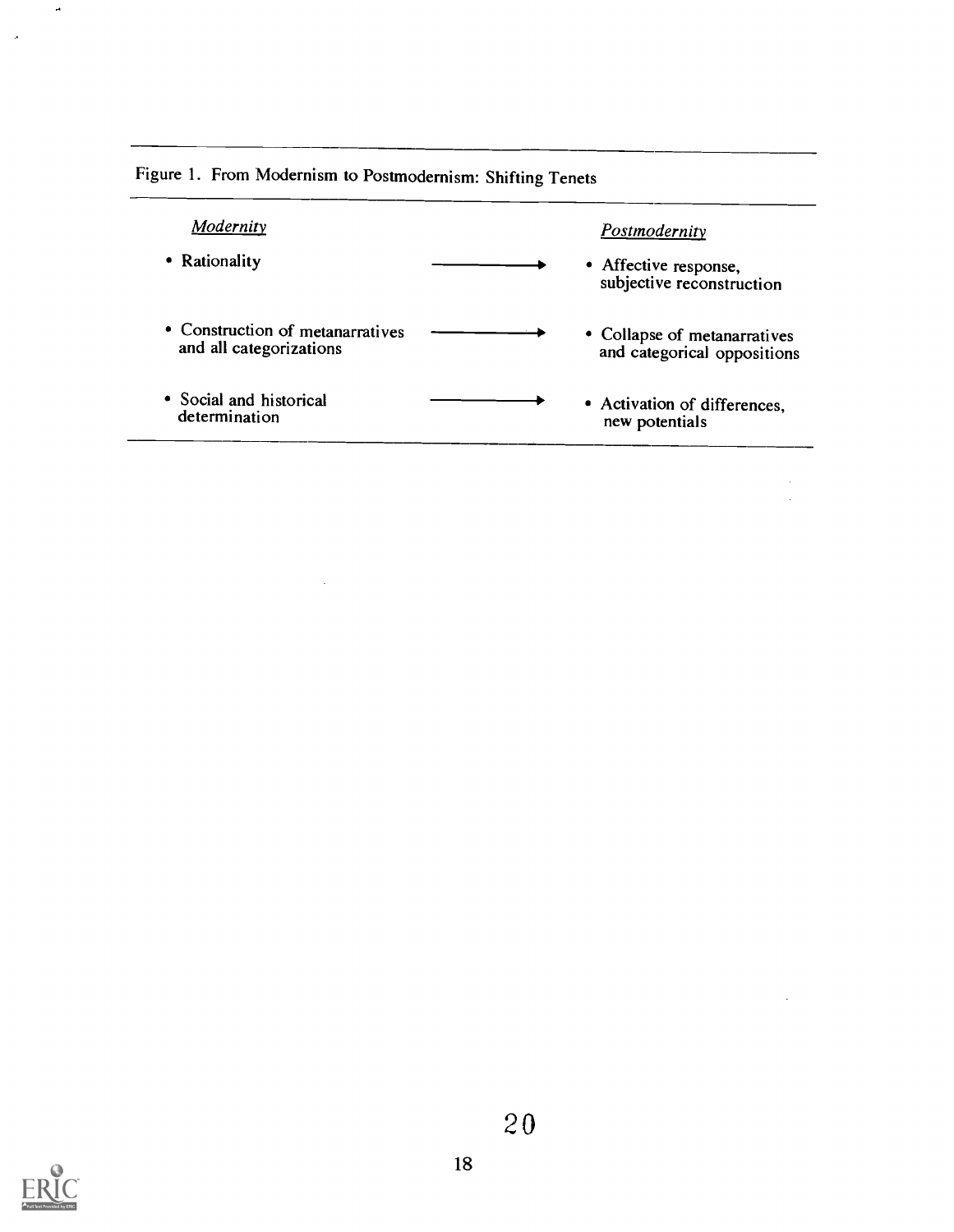$C<sub>Q</sub>$  $16363$ 



U.S. Department of Education Office of Educational Research and Improvement (OERI) Educational Resources Information Center (ERIC)



REPRODUCTION RELEASE

(Specific Document)

## I. DOCUMENT IDENTIFICATION:

| Title:     | "LEARNING IN A POST MODERN WORLD!                     |                          |  |
|------------|-------------------------------------------------------|--------------------------|--|
|            | A COMMITMENT TO MEANINGFULNESS <sup>33</sup>          |                          |  |
| Author(s): | ISABEL BORRAS                                         |                          |  |
|            | Corporate Source: ACTFL 1996 presentation? __ yes Xno | <b>Publication Date:</b> |  |
|            | If no, other conference? Specify:                     | 12/24/97                 |  |

## II. REPRODUCTION RELEASE:

In order to disseminate as widely as possible timely and significant materials of interest to the educational community, documents announced in the monthly abstract journal of the ERIC system, Resources in Education (RIE), are usually made available to users in microfiche, reproduced paper copy, and electronic/optical media, and sold through the ERIC Document Reproduction Service (EDRS) or other ERIC vendors. Credit is given to the source of each document, and, if reproduction release is granted, one of the following notices is affixed to the document.

If permission is granted to reproduce and disseminate the identified document, please CHECK ONE of the following two options and sign at the bottom of the page.



Documents will be processed as indicated provided reproduction quality permits. If permission to reproduce is granted, but neither box is checked, documents will be processed at Level 1.

'I hereby grant to the Educational Resources Information Center (ERIC) nonexclusive permission to reproduce anddisseminate this document as indicated above. Reproduction from the ERIC microfiche or electronic/optical media by persons other than ERIC employees and its system contractors requires permission from the copyright holder. Exception is made for non-profit reproduction by libraries and other service agencies to satisfy information needs of educators in response to discrete inquiries.'

| Sign<br>nere→<br>please | Signature:                                                  | Printed Name/Position/Title:<br>ISABEL BORRAS<br>Assistant Professor<br>Tochnology in FC Education |                                            |
|-------------------------|-------------------------------------------------------------|----------------------------------------------------------------------------------------------------|--------------------------------------------|
|                         | Organization/Address:<br>Department of Spanish & Portugnese | Telephone.                                                                                         | <b>FAX</b><br>(619) 5941675 (619) 594 5293 |
| RIt                     | 5500 Campanile Drive<br>San Siego CA 92182-7703             | E-Mail Address:<br>sorras @ mail.sdsv.et                                                           | : Date:<br>12/30/97                        |